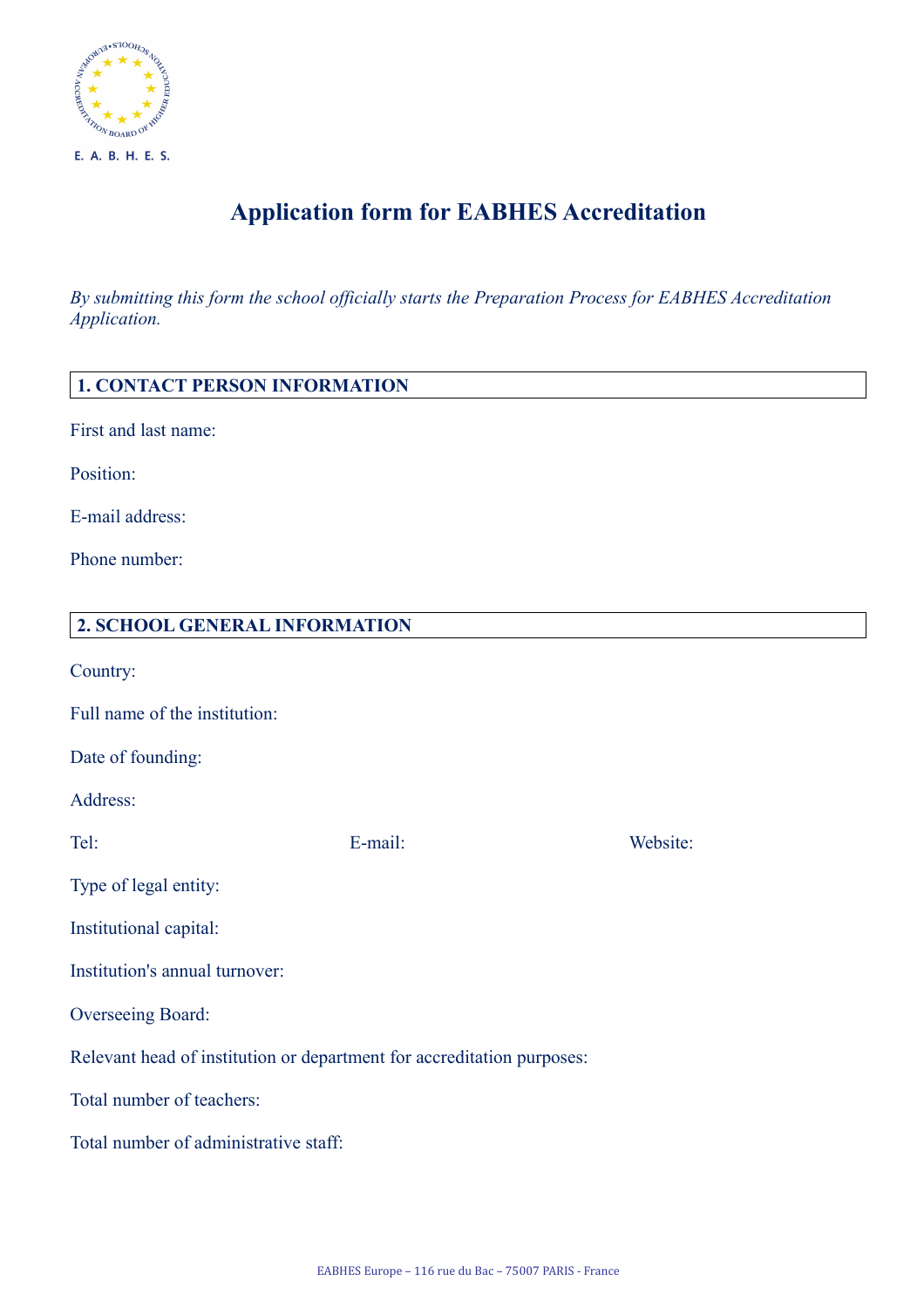

E. A. B. H. E. S.

## **3. ACADEMICS**

Requirements for undergraduate programmes:

Requirements for graduate programmes:

Average number of students enrolled per programme:

Total number of students:

Bachelor degrees offered (number and fields):

Master degrees offered (number and fields):

Other diplomas being offered (associate, professional diploma, etc):

State /University diplomas:

Diplomas recognized by another body:

Diplomas specific to your institution:

Accreditations (for institutions with accreditations from other organisations only): *Copies of accreditation certificates from other organisations to be attached*

Number of programmes to be accredited:

## **4. INTERNATIONALISATION**

Number of international programmes taught in English:

List of international programmes:

International Language Test or Language Diploma(s) offered at your school. If yes, list them:

Students' nationalities:

Are you already a member of any European or international organisation? Please specify.

Have you already established any partnerships with schools abroad? Please specify.

Short description of your current and future international strategy, including mobility plans.

## **5. APPLYING PROGRAMME INFORMATION**